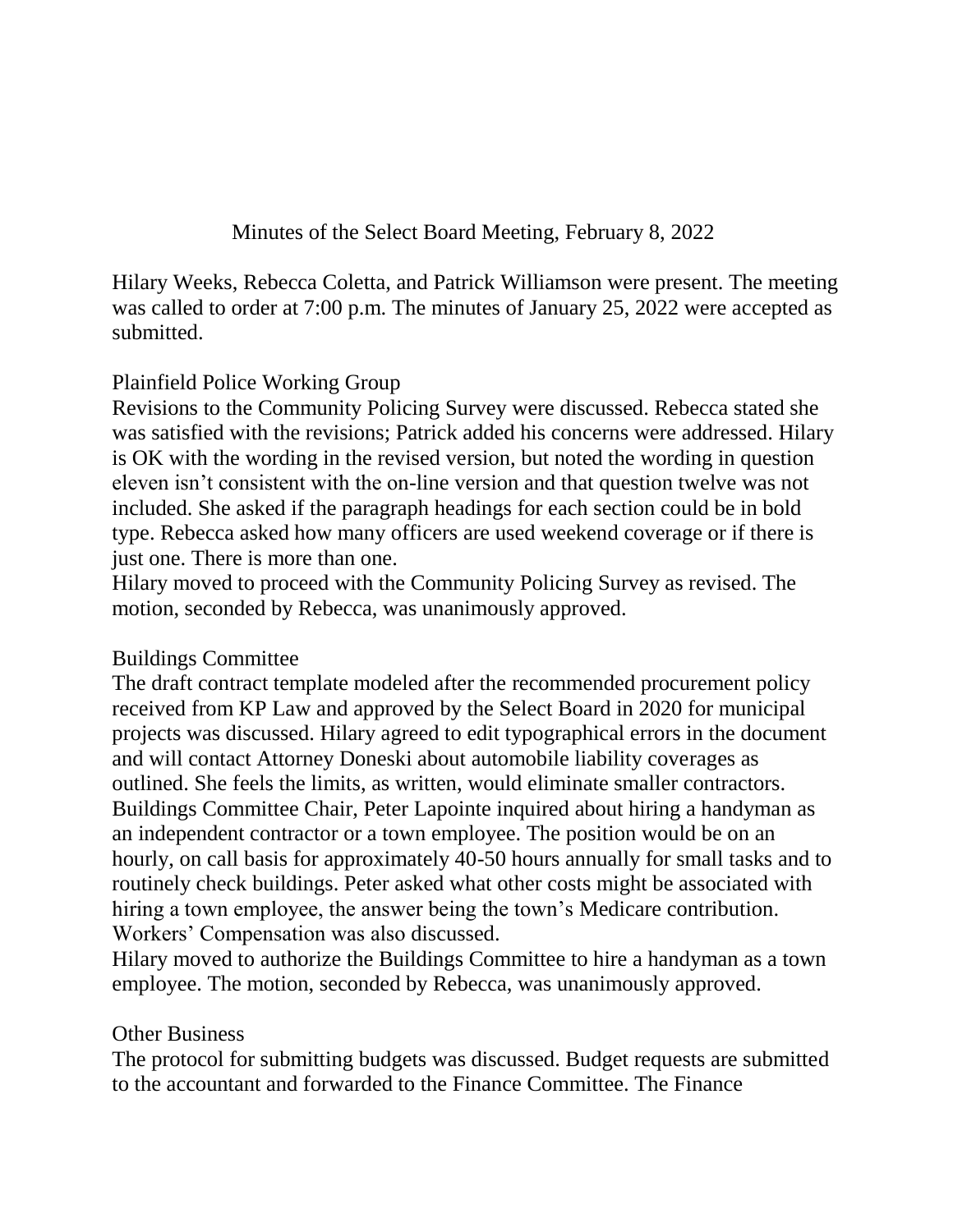Committee has invited the Select Board to attend their zoom meeting on February 16<sup>th</sup>. Paula will reach out to Bob Baker asking the meeting be posted as a joint meeting of the Finance Committee and Select Board to comply with the Open Meeting Law as there will be a quorum of both groups.

Building Commissioner: Rebecca reported contractors are frustrated with the Building Commissioner due to his not being at his office hours, permits not being processed in a timely manner, etc. A reporting form was discussed. Ben Gillett added he applied for a permit last February which he has not received. Hilary suggested asking Gerry to attend a Select Board meeting. Previously, Peter Lapointe indicated he was willing to take the exam for a Local Inspector, but is not always in town.

Municipal Hearing Officer: Rebecca expressed concerns of appointing the administrative assistant to the police chief as the Municipal Hearing Officer, adding the position should be posted. Howard Bronstein stated most fines are associated with illegal burning. He noted the hearing officer classes may be available in April or May. Tickets for violations have three options: pay the fine, a local hearing, or a district court hearing. The position is an annual appointment by the Select Board. Patrick referenced the possibility of shared services with one or more towns.

Ben Gillett and Claude Dupont approached the Board with concerns about the use of salt on town roads and its impact on the environment. Ben feels snow cover n public ways is OK. The state has a "black road" policy, noting that Rte. 116 should be clear, but it is not necessary on secondary roads. He did speak with the Highway Superintendent about his concerns. Patrick added the impact of salt on roadside trees. Hilary said there is a process for a place on the agenda in order to have a constructive conversation with everyone concerned at a meeting. She will look at the next agenda's schedule.

Town Counsel has been authorized to grant the Attorney General's request for a 45-day extension to review the speed regulation bylaw voted under Article 11 of the 2020 Annual Town Meeting.

## Correspondence

Notification of the Governor's signing of H3859, An Act changing the board of selectmen of the Town of Plainfield to select board was received from Rep. Natalie Blais.

The Board received another application for Smith Agricultural and Vocational School.

In formation on the PVPC TIP program and meeting dates was received.

Other mail was reviewed.